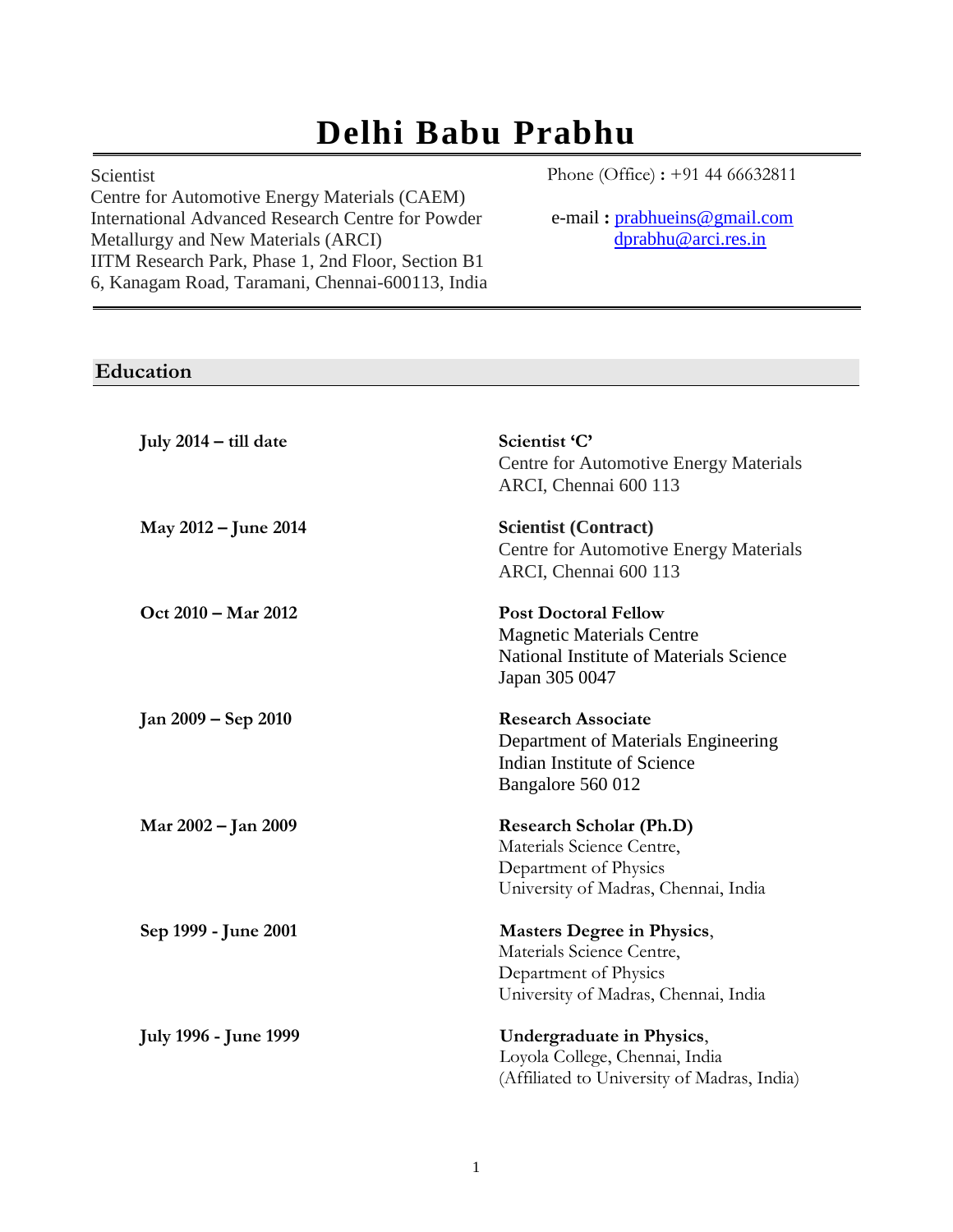- **Materials Preparation and Processing**
	- ➢ Jetmilling technique ( powder micronizing technology)
	- $\triangleright$  Rapid solidification processing (melt spinning, suction and injection casting)
	- $\triangleright$  High Vacuum and UHV melting units
	- $\triangleright$  Arc metling
	- $\triangleright$  Induction melting
	- $\triangleright$  Quartz tube vacuum sealing
	- ➢ Ball milling
	- $\triangleright$  Soft chemical methods for synthesis of oxides and metallic nanoparticles

#### • **Characterization Techniques Handled**

- ➢ BH Loop Tracer for Hard and Soft Magnetic Materials (Laboratorio Eletrofisico, Italy)
- ➢ Pulse magnetizer (Laboratorio Eletrofisico, Italy)
- ➢ Magnetic In-Field Press (Tamakawa, Japan)
- ➢ Coercimeter (Laboratorio Eletrofisico, Italy)
- ➢ Transmission Electron Microscopy (Tecnai20)
- ➢ Scanning Electron Microscope [\(Carl Zeiss CrossBeam 1540EsB,](http://www.nims.go.jp/apfim/gif/CrossBeam1540EsB.gif) Quanta)
- ➢ X- Ray Diffractometer (Huber, Seifert ,JEOL JDX 8030, Panalytical XpertPro powder, Rigaku diffractomers).
- ➢ Differential scanning calorimeters (Perkin elmer DSC-7 and Mettler Toledo 823e instruments)
- ➢ Thermogravimetric analyzer (Perkin elmer TGA-7, Netzsch STA 409 and TA Q500 TGA)
- ➢ SQUID VSM (Quantum Design)
- ➢ Vibrating Sample Magnetometer (EG&G Parc, Model 4500 and Microsense EZ9)
- ➢ Mössbauer Spectrometer (Wiessel, Germany and Nucleonix India)

#### **Research Experience**

**Doctoral Thesis Title**: "Magnetic and Electrical Properties of Nanocrystalline Magnetic Materials"

#### **Summary of the Thesis**

The thesis main focus is on the effect of Al substitution in enhancing the soft magnetic properties of the nanocrystalline soft magnetic materials namely FINEMET, NANOPERM and HITPERM. We have concluded from our results that Al is though dia-magnetic has an effect on the crystallization process where in it is found to enhance the number of crystallites and refine the grain size resulting in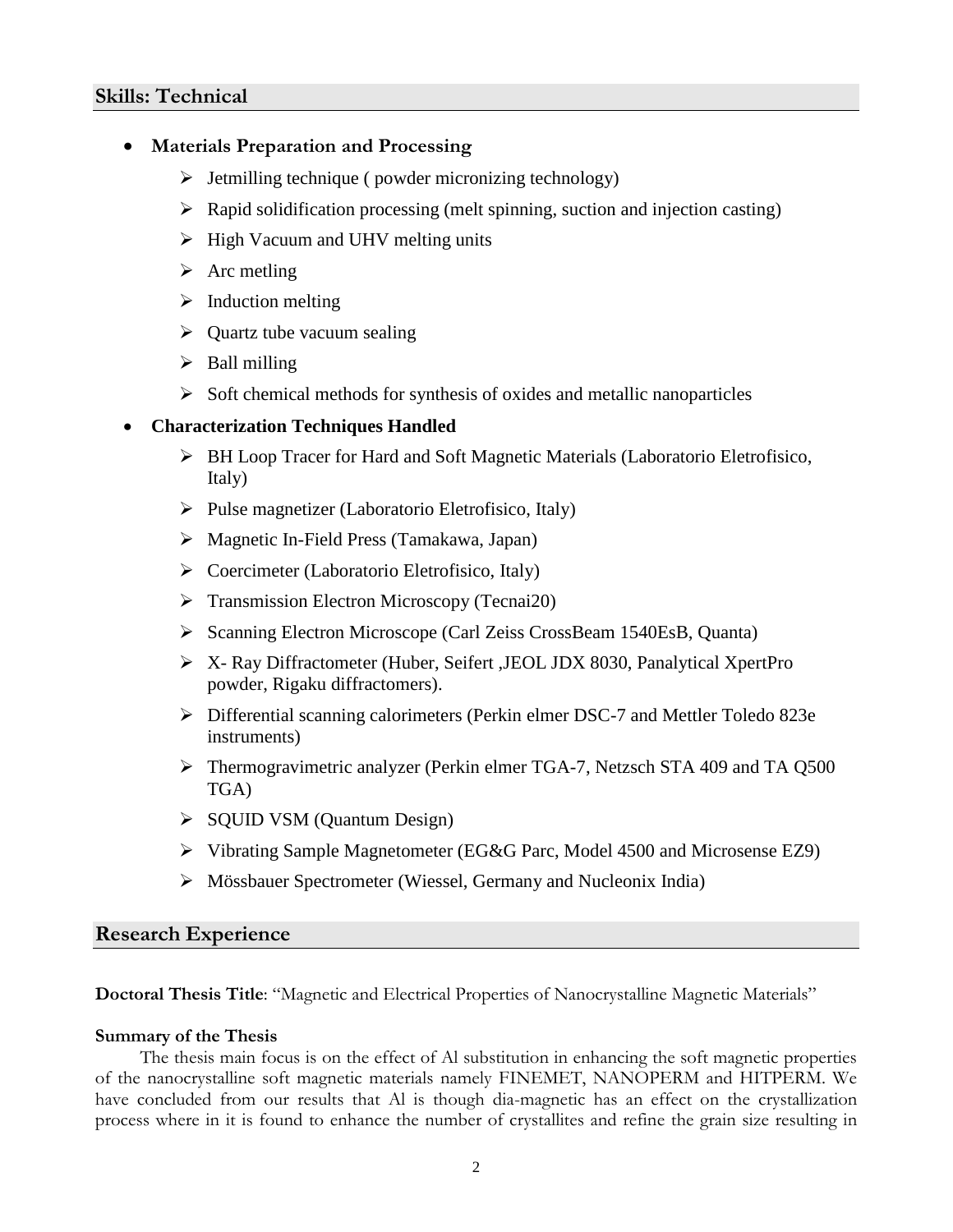better soft magnetic properties due to better averaging effect of the random anisotropy. The nature of exchange interaction in these alloys has also been explored and has been found to be of the Heisenberg type involving the next nearest neighbours.

The thesis has also one chapter on ferrites where we have explored the effect of grain size on the magnetic and electrical properties of CuFe<sub>2</sub>O<sub>4</sub> and from these results determined that the tetragonal to cubic phase transition temperature decreases with grain size.

The thesis also discusses the design and construction of the indigenously built inert gas melt spinning unit which was used for the synthesis of all the amorphous alloys used in the thesis.

**Other research interest:** Synthesis and characterization of metallic and alloy magnetic nanoparticles with controlled grain size using environmental friendly soft chemical routes, synthesis and characterization of magnetic oxides in the nano domain with potential bio medical applications, exploring magnetic ion doped oxides for DMS applications, magnetic characterization of exchange spring magnets like NdFeB and magnetic and crystallization behaviour of rapidly quenched Fe based metallic alloys.

**Current Research:** Synthesis and microstructural characterization of ultra-high coercive hard magnetic materials for industrial application. Preparation of high coercive sintered SmFeN and Dy free NdFeB magnets using Spark Plama Sintering.

Synthesis and microstructural characterization of Fe-P for motors in automotive applications.

#### **Instruments Installed and Fabricated:**

- Design and setting up of indigenously built Vacuum Melt Spinning unit
- Design and setting up of indigenously built Vacuum Injection Casting unit
- Design and setting up of in-house high temperature Seebeck coefficient measurement set up.
- Installation and commissioning of Nucleonix Mössbauer spectrometer
- Installation and commissioning of Heuttinger TIG 20/300 induction furnace

#### **Additional Skills Acquired**

- 3 dimensional atom probe analysis using PoSAP software.
- Operation and maintenance of Vacuum systems.
- Operation and handling of low temperature cryostats.
- Vacuum sealing of quartz tubzes for vacuum annealing purposes.
- Well versed in Mössbauer spectrum fitting routines [Bent program (fitting crystalline spectrum), Windows (fitting amorphous spectrum) and Le-caer (fitting crystalline and amorphous spectrum simultaneously)]

#### **Fellowships / Scholarships**

- ➢ Selected for Visiting Student Research Program (VSRP) of Tata Institute of Fundamental Research, India from May 2000 to July 2000
- ➢ Project Fellow in the DRDO project "Nanocrystalline Soft Magnetic Materials For High Temperature Applications" – July 2001 to March 2004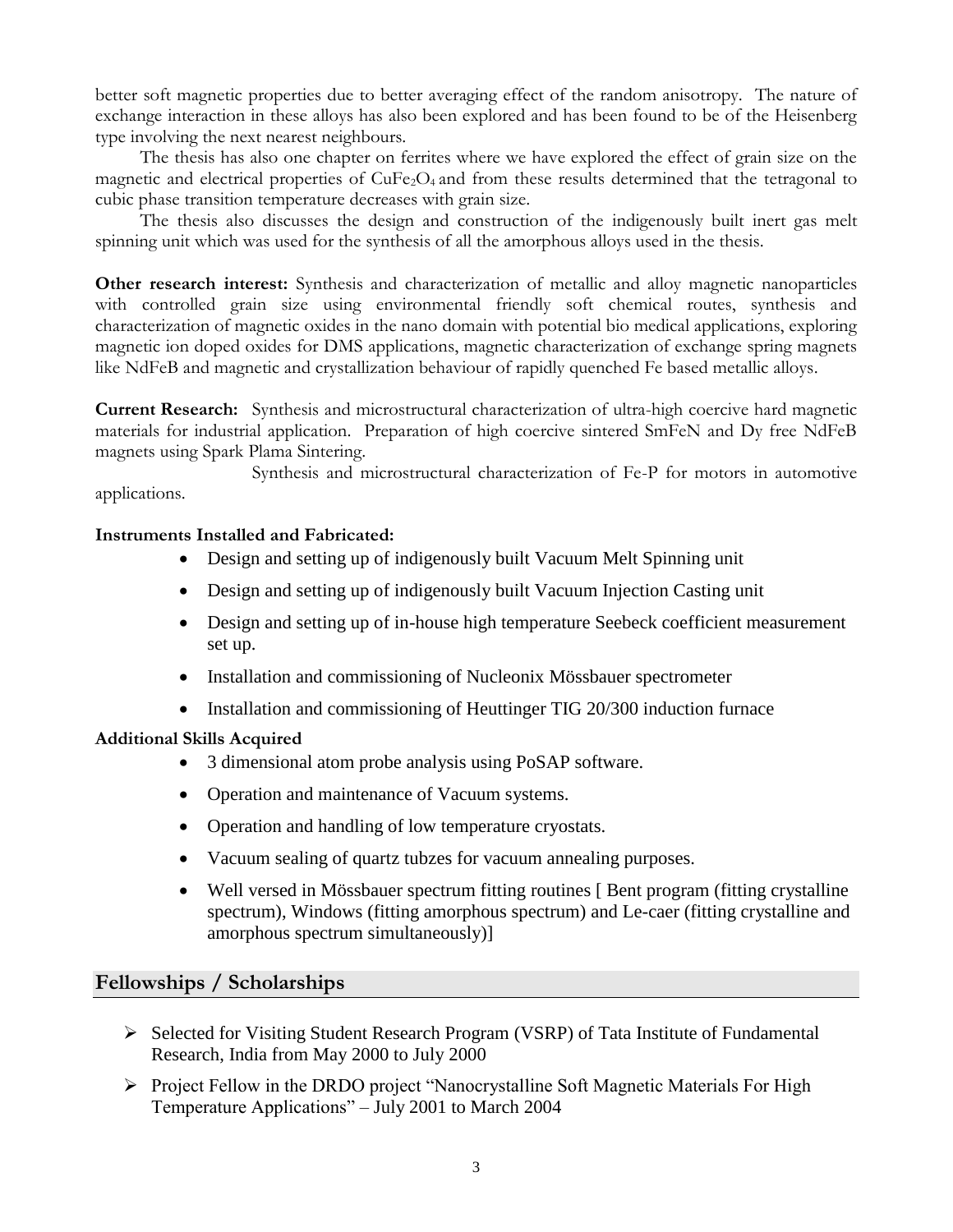- ➢ Senior Research Fellow of the Council of Scientific and Industrial Research, India April 2006 to till date
- ➢ "Indian Institute of Science Research Associateship" of the Indian Institute of Science, Bangalore 1<sup>st</sup> April 2009 to 31<sup>st</sup> September 2010.

#### **Awards and Honors**

- ➢ **First prize** in the State level PG Technical Seminar competition conducted by Indian Spectrophysics Association
- ➢ **Best paper presentation** award in the National Seminar on Advances in Materials Science held at Manonmaniam Sundaranar University, Tirunelveli, 2006
- $\triangleright$  **Best paper presentation** award in the 20<sup>th</sup> Student Annual Symposium held at Indian Institute of Science, Bangalore 12, January 2007.
- $\triangleright$  **Best Micrograph** award in the 23<sup>rd</sup> Student Annual Symposium held at Indian Institute of Science, Bangalore 21-22, January 2010.
- ➢ **Best Poster** award in the International Conference on Multifunctional Nanomaterials and Nanocomposites held at Bharathiar University, Coimbatore 4-5 February 2010.

#### **Editorial Experience**

- ❖ **Reviewer** for Journal of Materials Science
- ❖ **Reviewer** for IEEE Transacation of Magnetics
- ❖ **Reviewer** for Scientific Reports

#### **Skills: Computer Related**

| Platforms   | : Windows                                                             |
|-------------|-----------------------------------------------------------------------|
| Programming | $:$ Fortran                                                           |
| Packages    | : MS Office, Microcal Origin, Adobe Photoshop, Peakfit, XRDA, Traces, |
|             | X-pert Pro, Mössbauer fitting routines namely Bent, Windows, Le-caer  |
|             | programmes,                                                           |

#### **List of Publications**

#### **Research works Accepted/published**

- 1) Near total magnetic moment compensation with high Curie temperature in Mn2V0.5Co0.5Z  $(Z = Ga, Al)$  Heusler alloys P V Midhunlal, J Arout Chelvane, U M Arjun Krishnan, **D Prabhu**, R Gopalan and N Harish Kumar *J. Phys. D: Appl. Phys.* **51** (2018) 075002
- 2) Influence of sputtering power on structural and magnetic properties of as-deposited, annealed and ERTA  $CoFe<sub>2</sub>Si$  films; A comparative study L. Saravanan, M. Manivel Raja, **D. Prabhu**, H.A. Therese Physica B: Condensed Matter **531** (2018) 180–184
- 3) Effect of thickness on tuning the perpendicular coercivity of Ta/CoFeB/Ta trilayer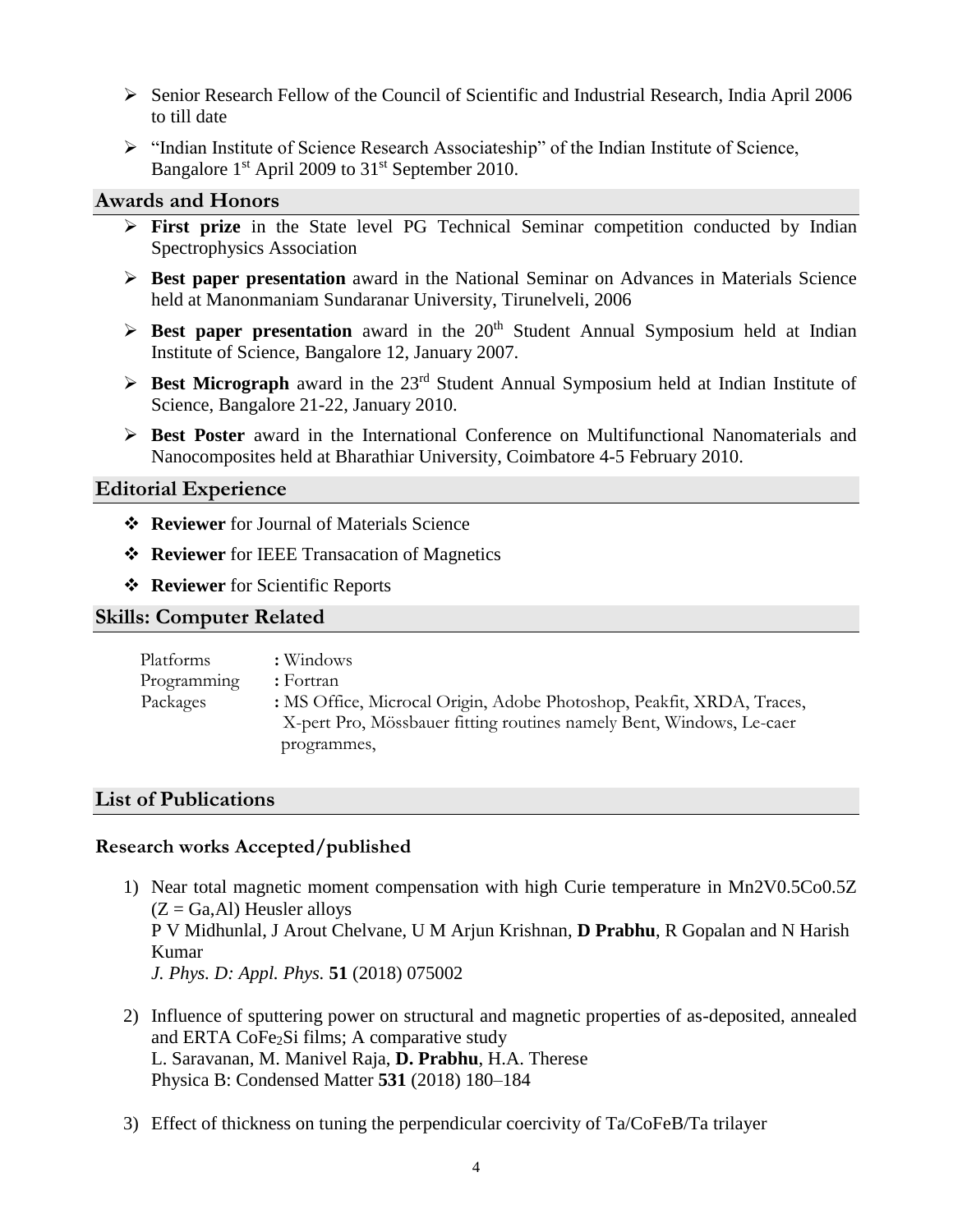L. Saravanan, M. Manivel Raja, **D. Prabhu**, H. A. Therese J Mat. Sci: Mater Electron **29** (2018) 336.

- 4) Role of Cu layer thickness on the magnetic anisotropy of pulsed electrodeposited Ni/Cu/Ni tri-layer" K. Dhanapal, **D. Prabhu**, R. Gopalan,V. Narayanan, A. Stephen Materials Research Express **4** (2017) 075040.
- 5) Thermal stability and magnetic properties of MgFe2O4@ZnO nanoparticles S. Mallesh, **D. Prabhu**, and V. Srinivas AIP Advances **7** (2017) 056103; doi: 10.1063/1.4975355
- 6) Effect of Si addition on AC and DC magnetic properties of (Fe-P)-Si alloy Ravi Gautam, **D. Prabhu**, V. Chandrasekaran, R. Gopalan, and G. Sundararajan *AIP Advances* **6** (2016) 055921
- 7) Exchange spring magnetic behavior in BaFe12O19/Fe3O4 nanocomposites K.P. Remya, **D. Prabhu** , S. Amirthapandian, C. Viswanathan, N. Ponpandian, *Journal of Magnetism and Magnetic Materials* **406** (2016) 233
- 8) Effect of iron on the enhancement of magnetic properties for cobalt based soft magnetic metallic glasses. Medha Veligatta, Shravan Katakam, Santanu Das, Narendra Dahotre, R. Gopalan, **D. Prabhu**, Aravindha Babu, Haein Choi-Yim, Sundeep Mukherjee *Met. and Mat. Trans.* **46A** (2015) 1019
- 9) On the temperature dependent magnetic properties of as-spun Mn-Bi ribbons S. Kavita, U.M.R. Seelam, **D. Prabhu**, R. Gopalan *Journal of Magnetism and Magnetic Materials* **377** (2015) 485
- 10) AC magnetic properties and core loss behaviour of FeP soft magnetic sheets S. Manna, **D. Prabhu**, V. Srinivas, R. Gopalan *IEEE Transactions on Magnetics* **50** (2014) 2008604
- 11) Facile in situ growth of Fe3O4 nanoparticles on hydroxyapatite nanorods for pH dependent adsorption and controlled release of proteins G. Bharath, **D. Prabhu,** D. Mangalaraj, C. Viswanathan and N. Ponpandian *RSC Adv.,* **4** (2014) 50510
- 12)  $Mn^{2+}$  ion influenced optical and photocatalytic behaviour of  $Mn$ -ZnS quantum dots prepared by a microwave assisted technique S. Joicy, R. Saravanan, **D. Prabhu**, N. Ponpandian and P. Thangadurai *RSC Adv.,* **4** (2014) 44592
- 13) High saturation magnetization in Fe-0.4 wt.% P alloy processed by a two-step heat treatment S. B. Chandrasekhar, D. Prabhu, M. Gopinath, V. Chandrasekaran, M. Ramakrishna, V. Uma and R. Gopalan *Journal of Magnetism and Magnetic Materials* **345** (2013) 239.
- 14) Coercivity enhancement of rapidly solidified Nd-Fe-B magnet powders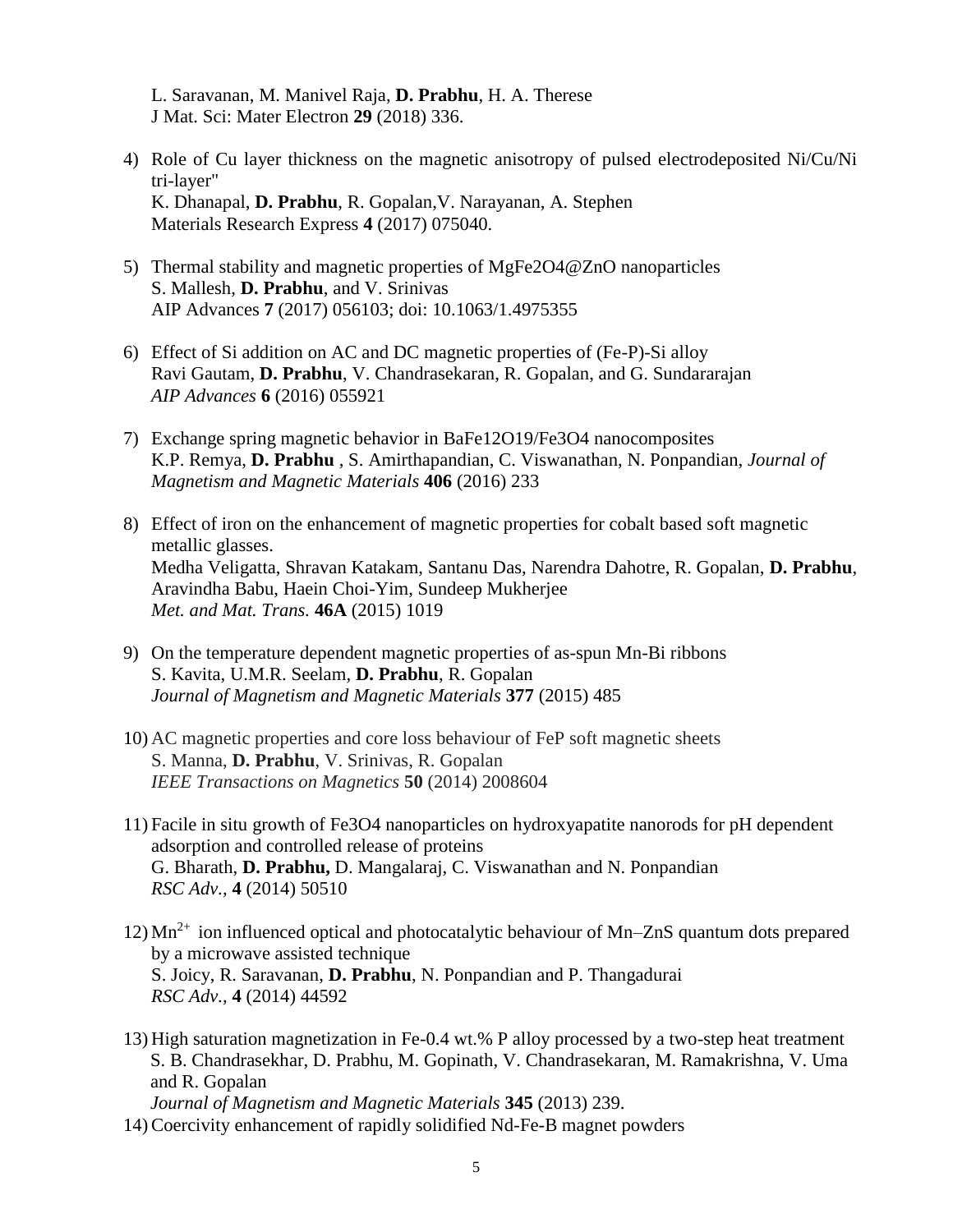H.Sepehri-Amin, D. Prabhu, M. Hayashi, T. Ohkubo, K. Hioki, A. Hattori and K. Hono *Scripta Materialia* **68** (2013) 167.

- 15) Enhanced coercivity of spark plasma sintered Zn-bonded Sm-Fe-N magnet D. Prabhu, H. Sepehri-Amin, C.L. Mendis, T. Ohkubo, K. Hono and S. Sugimoto *Scripta Materialia* **67** (2012) 153.
- 16) Effect of addition of aluminum on the evolution of microstructure in HITPERM class Fe<sub>44</sub>C<sub>044</sub>Z<sub>r7</sub>B<sub>4</sub>C<sub>u1</sub> alloy D. Prabhu, R. Veerababu, R. Balamuralikrishnan, A. Narayanasamy, K. Chattopadhyay *Materials Science Engineering B* **177** (2012) 791.
- 17) Grain size effect on the phase transformation temperature of nanostructured  $CuFe<sub>2</sub>O<sub>4</sub>$ D. Prabhu<sup>a</sup>, A. Narayanasamy<sup>b,\*</sup>, K. Shinoda<sup>c</sup>, B. Jeyadeven<sup>c</sup>, J-M. Greneche<sup>d</sup> and K. Chattopadhyay<sup>a</sup> *Journal of Applied Physics* **109** (2011) 013532
- 18) Magnetic, electric and dielectric properties of FeCo alloy nanoparticles dispersed in amorphous matrix E. Thirumal, D. Prabhu, K. Chattopadhyay, V. Ravichandran *Physica status solidi (a),* **207** (2010) 2505
- 19) Synthesis, Magnetic and Electrical Properties of Fe-containing  $SiO<sub>2</sub>$  nanocomposite E. Thirumal**, D. Prabhu** and V. Ravichandran, *Journal of Alloys and Compounds* **502** (2010) 169
- 20) Effect of Aluminum on the hyperfine field and crystallization behaviour of NANOPERM alloy

**D. Prabhu**, A. Narayanasamy and K. Chattopadhyay, *Hyperfine Interactions* **183 (**2008) 7.

- 21) Magnetic properties of amorphous  $Fe<sub>73.5</sub>Cu<sub>1</sub>Mo<sub>3</sub>Si<sub>12.5</sub>Al<sub>1</sub>B<sub>9</sub>$  alloy **D. Prabhu**, K. Ganesan, A. Narayanasamy, K. Chattopadhyay, and N. Ponpandian *Materials Science and Engineering A* **449–451** (2007) 452
- 22) Exchange field penetration in  $Fe<sub>73.5</sub>Cu<sub>1</sub>Mo<sub>3</sub>Si<sub>12.5</sub>Al<sub>1</sub>B<sub>9</sub>$  alloy **D. Prabhu**, A. Narayanasamy, K. Ganesan, N. Ponpandian and K. Chattopadhyay *Journal of Alloys and Compounds* **438** (2007) 15.
- 23) Effect of Al substitution on the magnetic properties of amorphous  $Fe_{73.5}Cu_1Mo_3Si_{13.5}$   $_{x}Al_xB_9$ alloy **D. Prabhu**, A. Narayanasamy and K. Chattopadhyay *Journal of Non Crystalline Solids* **353** (2007) 1577
- 24) Critical phenomena in FINEMET alloy N. Ponpandian, A. Narayanasamy, **D. Prabhu,** K. Ganesan, M. Manivel Raja, K. Chattopadhyay *Journal of Magnetism and Magnetic Materials* **296** (2006) 67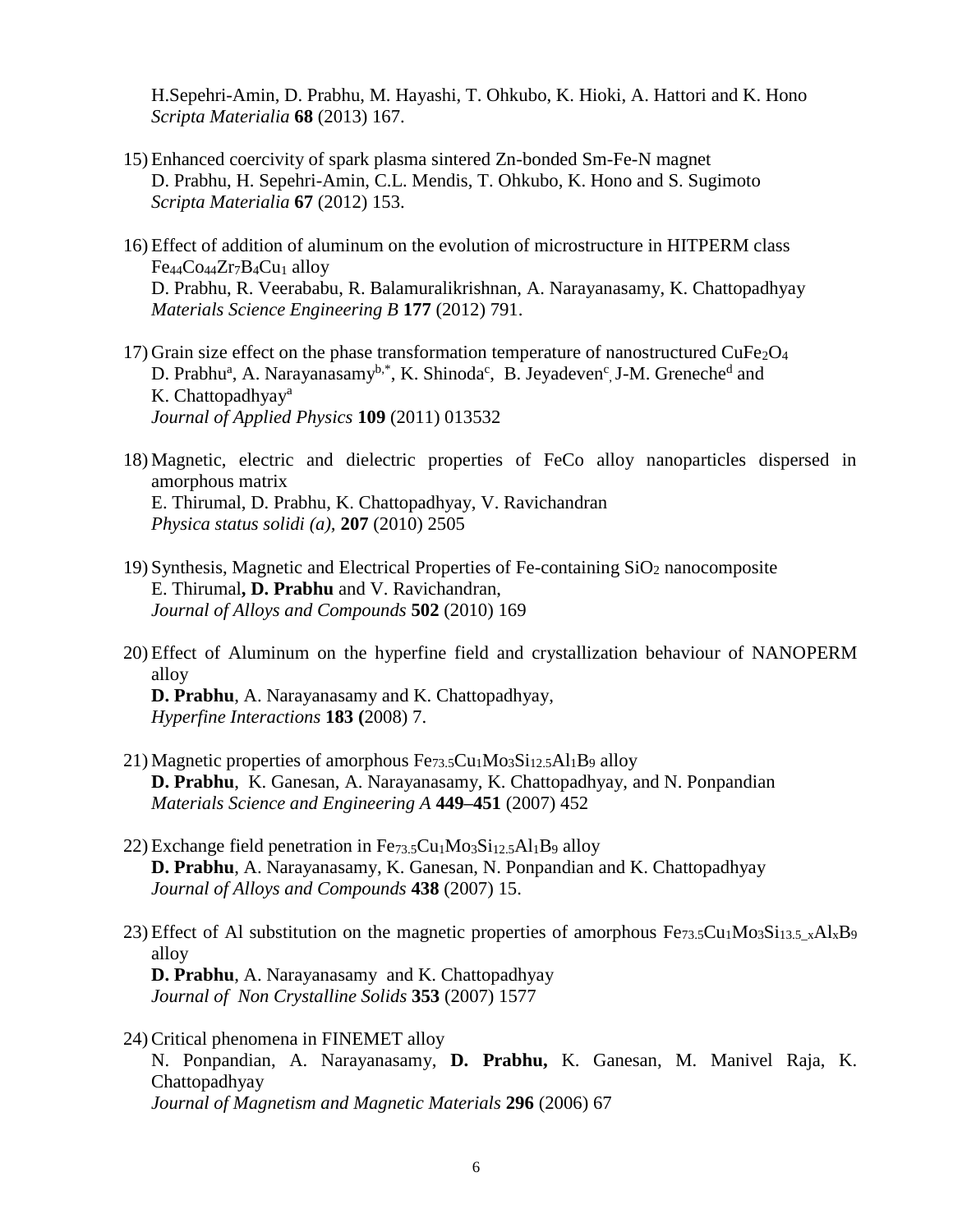25) Dipolar and exchange couplings in  $Nd_2Fe_{14}B/\alpha$ -Fe ribbons R. Justin Joseyphus, A. Narayanasamy, **D. Prabhu**, L. K. Varga, B. Jeyadevan, C. N. Chinnasamy, K. Tohji, and N. Ponpandian *Physica Status Solidi (c)* **1** (2004) 3489

## **Manuscripts Communicated**

1) Synthesis, structural and magnetic properties of nanocrystalline Fe, Co and Fe<sub>100-x</sub>Co<sub>x</sub> alloy powders by a direct chemical method E. Thirumal, **D. Prabhu,** K. Chattopadhyay, V. Ravichandran Intermetallics, (Communicated)

# **Manuscripts Under Preparation:**

- 1) Effect of Al substitution on the crystallization and magnetic properties of FINEMET type alloys **D. Prabhu**, A. Narayanasamy, R. Balamuralikrishna, Veera Babu and K. Chattopadhyay *Materials Science and Engineering B* (to be communicated)
- 2) Synthesis of phase pure HCP-Co by novel low temperature hydrothermal annealing process and thermomagnetic investigations E. Thirumal, **D. Prabhu**, V. Ravichandran, and K. Chattopadhyay. *Appl. Phys. A* (to be communicated)
- 3) Synthesis of  $Ni_xFe_{100-x}$  Alloy Nanocrystalline Powders by Novel Chemical Process in Aqueous Medium E. Thirumal, **D. Prabhu** and V. Ravichandran. *Mater. Sci. Eng. B* (to be communicated)

# **Research work presented in the International/National Conferences and Workshops Attended**

- 1) **Oral** presentation of the paper entitled "Magnetic properties of amorphous  $Fe<sub>73.5</sub>Cu<sub>1</sub>Mo<sub>3</sub>Si<sub>12.5</sub>Al<sub>1</sub>B<sub>9</sub> alloy"$ **D. Prabhu**, K. Ganesan, A. Narayansamy, N. Ponpandian and K. Chattopadhyay 12<sup>th</sup> International Conference on Rapidly Quenched and Metastable Materials, Jeju, Korea, August 21-26, 2005
- 2) **Oral** presentation of the paper entitled "Effect of Al substitution on the magnetic properties of FINEMET alloy" **D. Prabhu**, A. Narayansamy and K. Chattopadhyay, National Seminar on Advances in Materials Science, Manonmaniam Sundaranar University, Tirunelveli. March 27-28, 2006.
- 3) Attended the National Workshop on "Measurement & Characterization of Magnetic Materials" 20-21<sup>st</sup> April 2006 conducted by the Magnetics Society of India and Saha Institute of Physics at Saha Institute of Physics, Kolkatta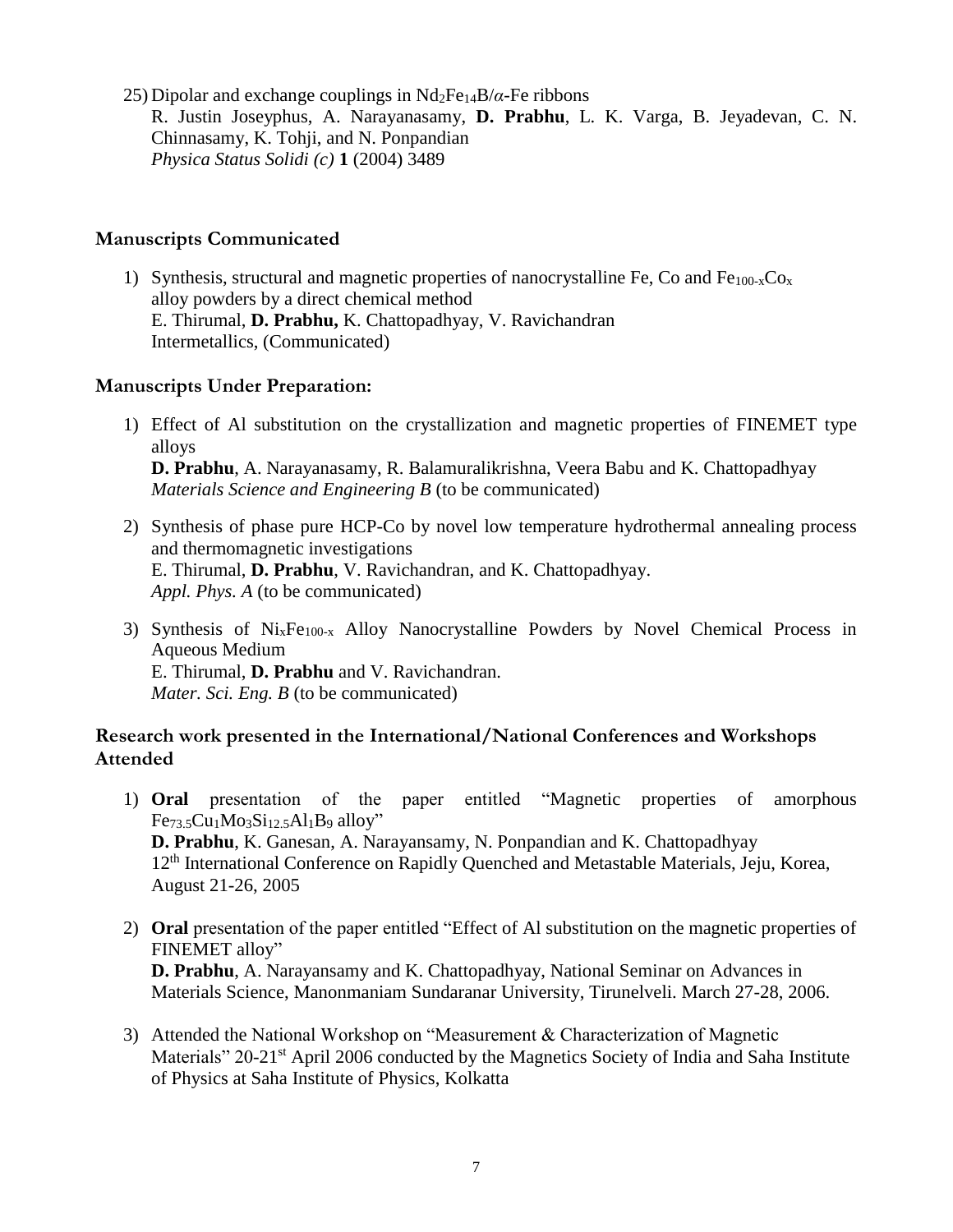- 4) **Poster** presentation of the paper entitled "Exchange Field Penetration in Fe73.5Cu1Mo3Si12.5Al1B<sup>9</sup> Alloy" **D. Prabhu**, A. Narayanasamy, K. Ganesan, N. Ponpandian and K. Chattopadhyay 8th International Conference on Nanostructured Materials - 2006 Indian Institute of Science, Bangalore 560 012, 21st – 25th August 2006
- 5) **Poster** presentation of the paper entitled "Magnetic Properties of Fe $_{73.5}$ Cu<sub>1</sub>Mo<sub>3</sub>Si<sub>13.5-x</sub>Al<sub>x</sub>B<sub>9</sub> (x  $= 0, 1, 3 \& 5)$  Alloy" **D. Prabhu**, A. Narayanasamy, and K. Chattopadhyay 8th International Conference on Nanostructured Materials -2006 Indian Institute of Science, Bangalore 560 012, 21st – 25th August 2006
- 6) **Poster** presentation of the paper entitled "Magnetic and Crystallization Studies on Fe43Co43X2Zr7B4Cu<sup>1</sup> (X=Al, V, Ni)" **D. Prabhu**, A. Narayanasamy, K. Chattopadhyay International Conference on Nanoscience and Nanotechnology – 2006 University of Madras, Chennai 600 025, 26th -28th August 2006
- 7) **Oral** presentation of the paper entitled "Probing the amorphous phase magnetic transition in Fe $_{73.5}Cu<sub>1</sub>Mo<sub>3</sub>Si<sub>12.5</sub>Al<sub>1</sub>B<sub>9</sub>$  alloy" **D. Prabhu**, A. Narayanasamy, K. Chattopadhyay 20<sup>th</sup> Annual Student Symposium, Indian Institute of Science, Bangalore 560 012, 4-5th January 2007
- 8) Attended the International Workshop on Bulk Metallic Glasses: Science and Technology 12- 16<sup>th</sup> January 2007, Deparment of Materials Engineering, Indian Institute of Science, Bangalore, India
- 9) **Oral** presentation of the paper entitled "Magnetic and Crystallization Behaviour of Rapidly Quenched  $Fe_{73.5}Si_{13.5-x}Al_xMo_3B_9Cu_1$  Alloys" **D. Prabhu**, A. Narayanasamy, S. Chithra*,* K. Chattopadhyay International Conference on Nanomaterials, Communication and Broadcasting Systems – 2007, Sastra University, Thanjavur - 613 402, 9th -10th February 2007
- 10) **Poster** presentation of the paper entitled "Effect of Al on the Magnetic and Crystallization Behaviour of NANOPERM Alloys" **D. Prabhu**, A. Narayanasamy, K. Chattopadhyay Diamond Jubilee Symposium on Advances in Materials Engineering Indian Institute of Science, Bangalore 560 012, 4-6th July 2007
- 11) **Poster** presentation of the paper entitled "Magnetic Properties of the Nanocrystalline FINEMET Alloy" **D. Prabhu**, K. Ganesan, N. Ponpandian, A. Narayanasamy and K. Chattopadhyay Symposium on Advances in Materials Engineering Indian Institute of Science, Bangalore 560 012, 4-6th July 2007
- 12) **Poster** presentation of the paper entitled "Effect of Aℓ on the Hyperfine Field of Amorphous and Crystalline FINEMET Alloys" **D. Prabhu**, A. Narayanasamy, K. Chattopadhyay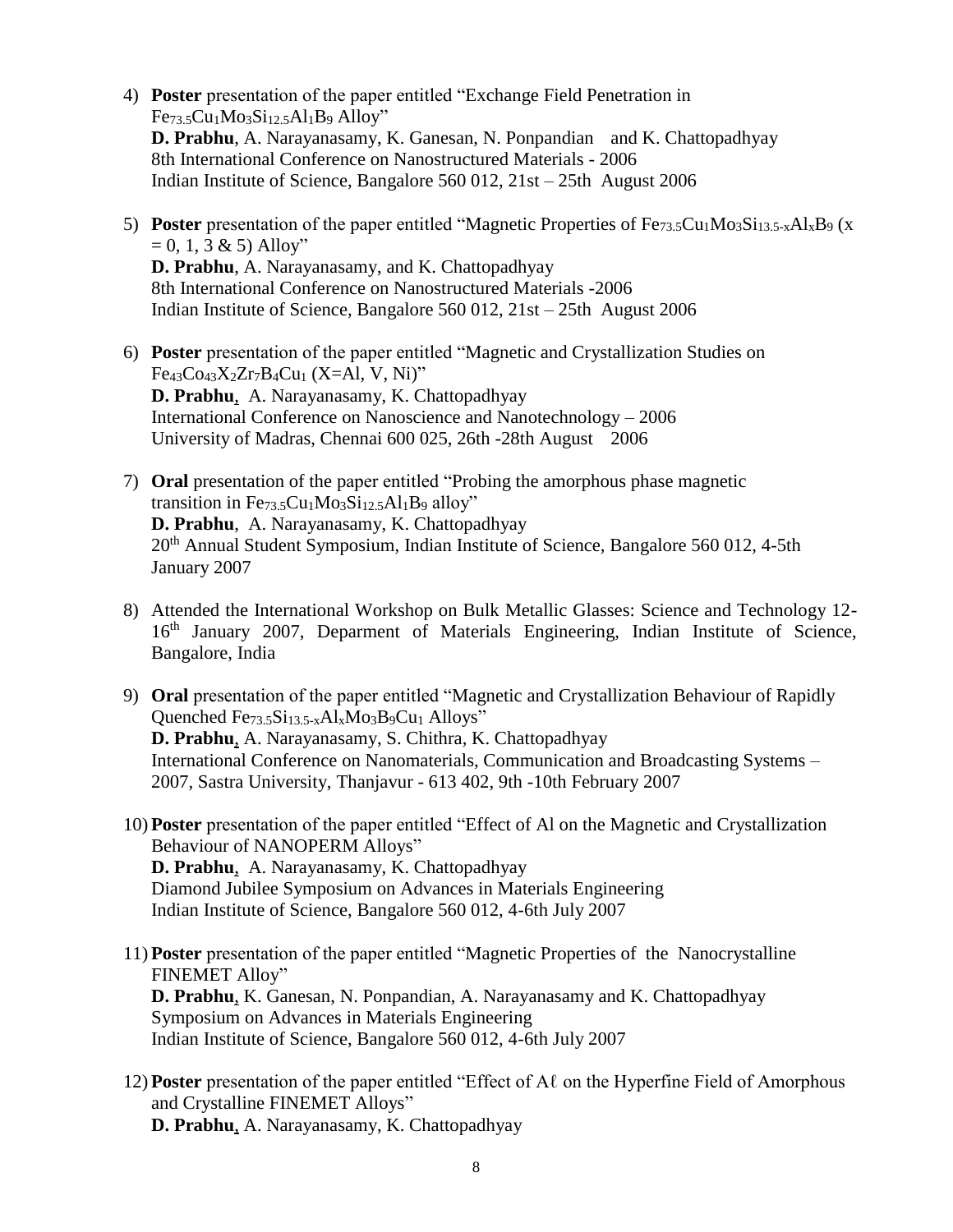International Conference on Applications in Mossbauer Effect – ICAME 2007 Indian Institute of Technology, Kanpur, 14th - 19th October 2007

- 13) **Oral** presentation of the paper entitled "Effect of Aluminum on the Hyperfine field and Crystallization behaviour of NANOPERM Alloy" **D. Prabhu**, A. Narayanasamy, K. Chattopadhyay International Conference on Applications in Mossbauer Effect – ICAME 2007 Indian Institute of Technology, Kanpur, 14th - 19th October 2007
- 14) **Poster** presentation of the paper entitled "Structural and Magnetic Studies of Nanocrystalline  $Ni<sub>x</sub>Fe<sub>100-x</sub>$  Alloy Synthesized by a Novel Chemical Route" E. Thirumal, **D.Prabhu**, G. Dhanalakshmi, V. Ravichandran and K. Chattopadhyay [International Conference](http://www.magneticconf-mma21.com/msi/msi.html##) Magnetic Materials & their Applications for 21st Century [MMA21] National Physical Laboratory, New Delhi, 21st – 23rd October 2008
- 15) **Poster** presentation of the paper entitled "Superparamagnetic Nanoparticles as MRI Contrast Agents" R. Priya, S. Rajesh Kumar, D. Mangalaraj, N. Ponpandian, R. Justin and **D. Prabhu** [International Conference](http://www.magneticconf-mma21.com/msi/msi.html##) Magnetic Materials & their Applications for 21st Century [MMA21] National Physical Laboratory, New Delhi, 21st – 23rd October 2008
- 16) **Oral** presentation of the paper entitled "Effect of post sinter annealing on magnetic properties of bulk  $Sm<sub>2</sub>Fe<sub>17</sub>N<sub>3</sub>$  sintered magnets" **D. Prabhu**, H. Sepehri-Amin, C. L. Mendis, T. Ohkubo, K. Hono, S. Sugimoto The 35th Annual Conference on Magnetic in Japan, Niigata Convention Centre, Niigata,  $27<sup>th</sup> - 30<sup>th</sup>$  September 2011
- 17) **Oral** Presentation "Enhancement of coercivity in rapidly quenched Nd-Fe-B powders by the Nd-Cu diffusion process" S. Hossein, **D. Prabhu**, M. Hayashi, T. Ohkubo, K. Hioki, A. Hattori, K. Hono ICAUMS 2012, Nara Prefectural New Public Hall, Nara, Japan, 2<sup>nd</sup>-5<sup>th</sup> October 2012.4
- 18) **Poster** presentation "Thematic Unit of Excellence on "Nanomaterials based technologies for Automotive Applications" **D. Prabhu**, D. Sivaprahasam, S. B. Chandrasekar, T. Rajappa and R. Gopalan The  $5<sup>th</sup>$  Bangalore Nano, The Lalit Ashok, Bangalore,  $5<sup>th</sup> - 7<sup>th</sup>$  December 2012.
- 19) **Poster** presentation "Temeperature dependent magnetic properties study of as-spun MnBi ribbons" S. Kavita, **D. Prabhu,** R. Gopalan, S. Uma Maheswara Rao and K. Hono 58<sup>th</sup> Annual Conference on MMM, Denver, Colorado, USA, 4<sup>th</sup>-8<sup>th</sup> November 2013
- 20) **Poster** presentation "High saturation magnetization in Fe-P soft magnetic alloy achieved by two step heat treatment" **D. Prabhu,** S. B. Chandrasekar, V. Chandrasekaran, R. Gopalan and K. Hono 58<sup>th</sup> Annual Conference on MMM, Denver, Colorado, USA, 4<sup>th</sup>-8<sup>th</sup> November 2013
- 21) **Oral** presentation "Development of Fe-P alloy with high saturation induction for automotive applications" **D. Prabhu,** Ravi Gautam S. B. Chandrasekar, V. Chandrasekaran and R. Gopalan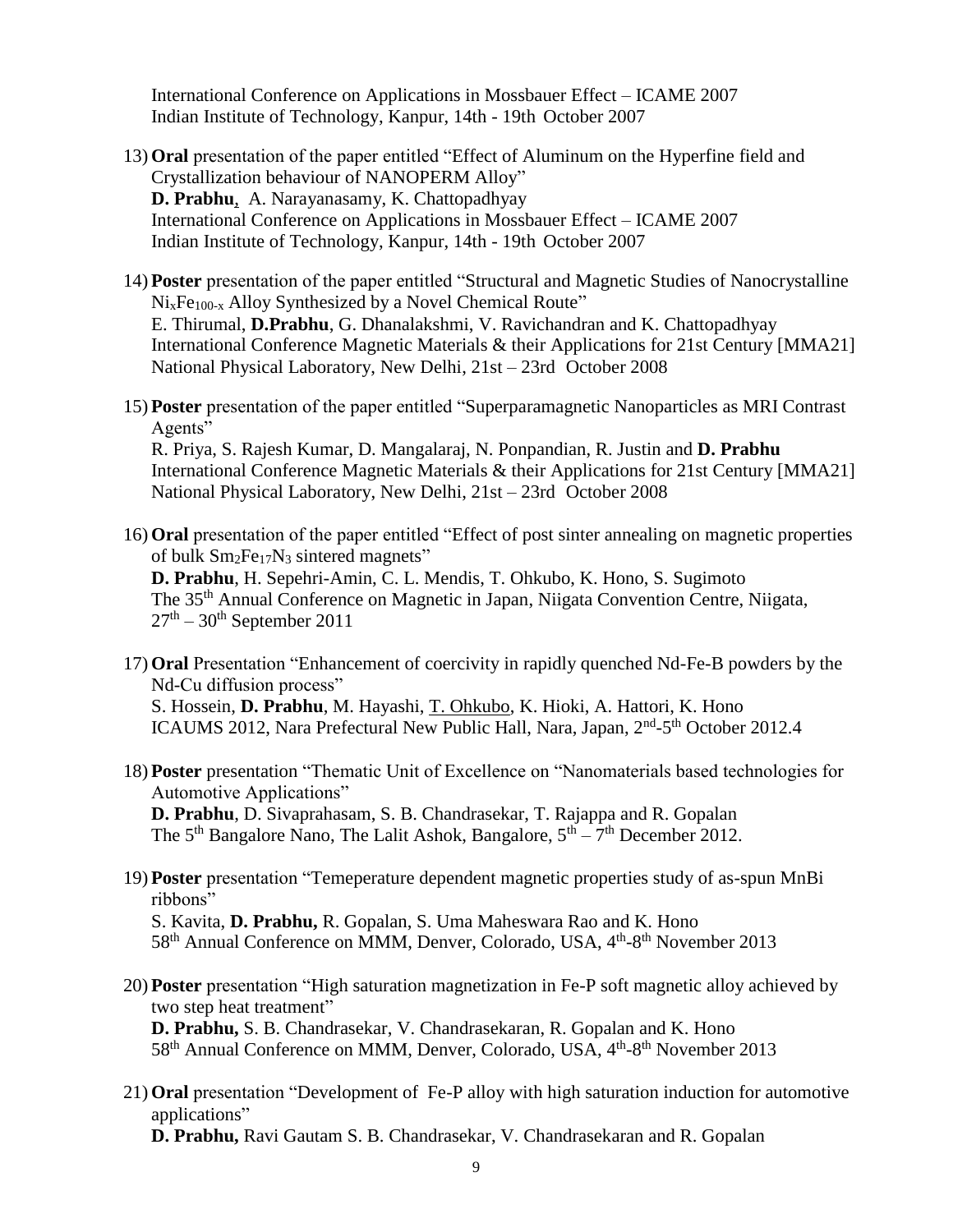NMD-ATM 2013, IIT (BHU), Varanasi, India, 12<sup>th</sup> - 15<sup>th</sup> November 2013

- 22) **Oral** presentation "High Coercivity and temeperature dependent magnetic properties of asspun MnBi ribbons" S. Kavita, **D. Prabhu**, R. Gopalan, S. Uma Maheswara Rao and K. Hono MagMa 2013, Department of Physics, IIT Guwahati,  $05<sup>th</sup> - 07<sup>th</sup>$  December 2013.
- 23)**Invited Talk** "Microstructural Engineering of Magnetic Materials" International Conference on Magnetic Materials and Applications (ICMAGMA 2014) Department of Physics, Pondicherry University, Pondicherry, 15-17<sup>th</sup> September 2014.
- 24) **Poster presentation "Synthesis of high Coercivity SrFe12O<sup>19</sup> Powders"** R. Rajashekar, Ravi Gautam, D. Prabhu, R. Gopalan, International Conference on Magnetic Materials and Applications (ICMAGMA 2014) Department of Physics, Pondicherry University, Pondicherry, 15-17<sup>th</sup> September 2014.
- 25) **Poster** presentation "Evolution and growth of LTP MnBi in Mn-Bi system" V.V.Ramakrishna, S.Kavita, D.Siva Prahasam, D. Prabhu, Ravi Gautam and R.Gopalan International Conference on Magnetic Materials and Applications (ICMAGMA 2014) Department of Physics, Pondicherry University, Pondicherry, 15-17<sup>th</sup> September 2014.
- 26)**Invited** Talk given in Indo Belarus Joint Workshop, "Nanomaterials and Technologies", Hotel IBIS, Gurugaon (NCR Delhi) 16 -17 Nov, 2015
- 27) **Oral p**resentation "A new soft magnetic (Fe-P)-Si alloy with low core loss and high magnetic induction", 2016 Joint MMM-Intermag Conference San Diego, California January 11-15, 2016
- 28) **Poster** presentation of the paper entitled "Nanomaterials Based Technologies for Automotive Applications" 8<sup>th</sup> Bangalore India Nano, Bangalore, March 3-5 2016,
- 29)**Invited** Talk "Introduction to Magnetism" in Summer Training Program in Physics, Tamil Nadu Academy of Sciences, University of Madras, Chennai 28<sup>th</sup> May 2016
- 30)**Invited talk** "Macro Changes Nano Modifications" in Workshop on Characterization of Materials for Advanced Applications (WCMAA-2016), Department of Physics (NDT), National Institute of Technology, Tiruchirappalli 620 015, 6<sup>th</sup> August 2016
- 31)**Invited talk** "Harder Hard Magnetic Materials" in National Conference on Materials for Sustainable Energy (NCMSE-16), The Department of Physics, Bharathidasan Institute of Technology (BIT) Campus, Anna University, Tiruchirappalli- 620024 26th August, 2016.
- 32)**Invited talk** "Fe-P based soft magnetic materials "Potential alternate to Si steel" in International conference on magnetism and Magnetic Materials, Magnetic Society of India, 2<sup>nd</sup> February 2017
- 33) **Poster** presentation entitled "Magnetic and microstructural studies on powder extruded soft magnetic Fe-P alloy", International conference on magnetism and Magnetic Materials, Magnetic Society of India, Hyderabad, 1-3<sup>rd</sup> February 2017